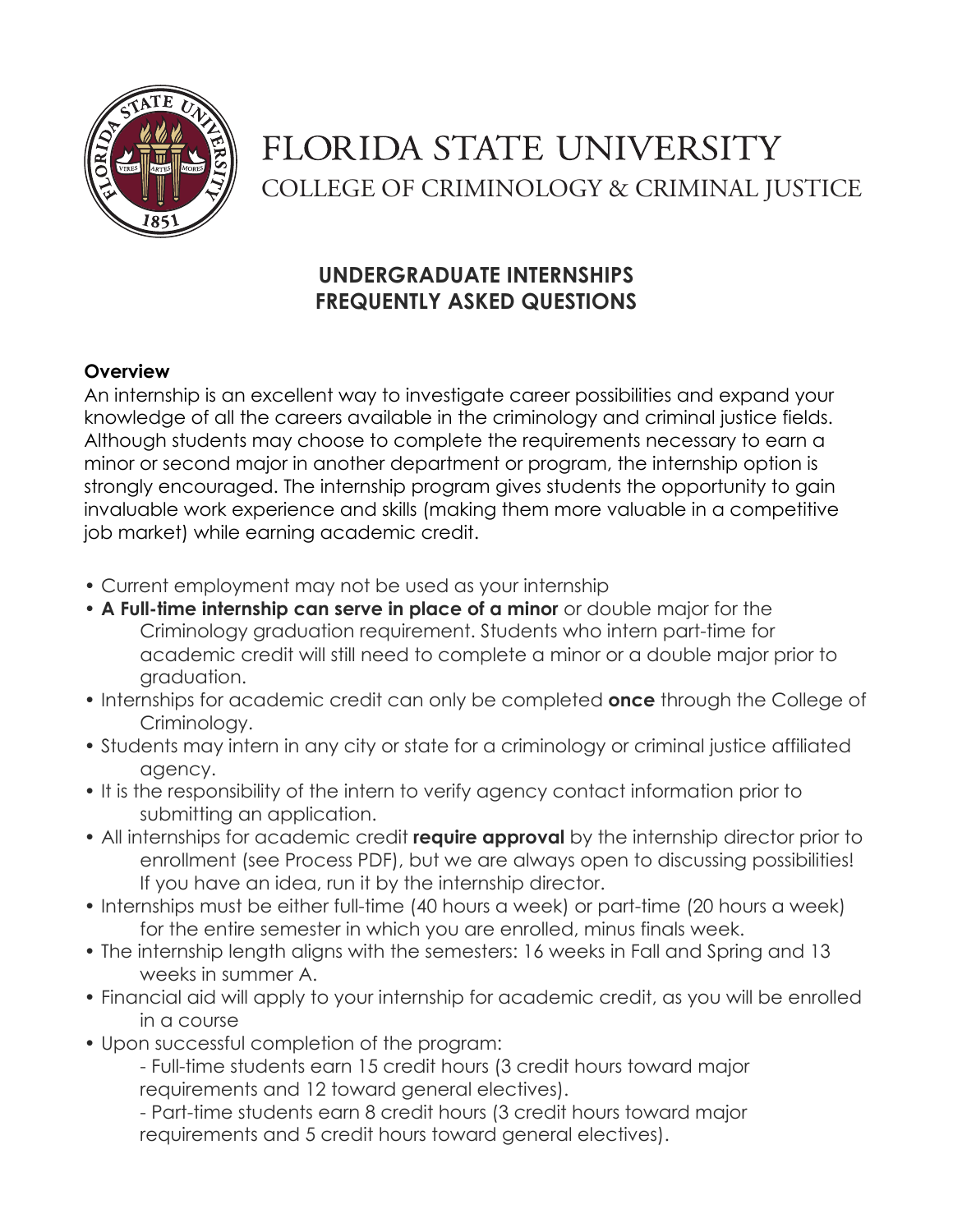- The internship is graded on a pass/fail (S/U) basis, thus the internship course will not increase a student's GPA.
- It is most helpful for career goals if a student choses to complete an internship at an agency they are interested in working at after graduation. Students should consider timing to graduation, location, and type of work when making an internship selection.
- Internships in the government or non-profit areas are typically unpaid, however, they provide opportunities to gain skills and to network with potential employers.
- Enrollment in the Pat Thomas Police Academy will qualify as an internship for academic credit – allowing students to graduate with their certification.
- For on campus students, there will be a mandatory internship orientation during the finals week prior to the start of your internship. Distance learners will receive a PowerPoint.
- In addition to the work performed at the internship site, students are required to complete academic assignments in the course as well. These include, but are not limited to: weekly journal entries, supervisor and self-evaluations, and special topics assignments focused on career development. All course assignments may be submitted electronically via Blackboard or email.

# **Eligibility**

Students must meet the following requirements to qualify for the program:

- Criminology major
- Junior or Senior
- Complete the three core courses with a grade of C or better: CCJ 2020, CCJ 3011, CCJ 4700.
- Minimum FSU GPA of 2.0

# **Registration**

To participate in an internship, you must complete the following.

- Meet all eligibility requirements (see above)
- Decide what area of the field you are interested in or which specific agency you would like to intern with (see Process PDF)
- Meet application deadline and complete all required forms
- Register for CCJ 4940 (Full-time Internship) or CCJ 4942 (part-time Internship)
- Attend a mandatory orientation session
- Meet the University's deadline date for fee payment

#### **Scholarship**

There are several scholarships available to students who do an internship for academic credit, including a few specifically for students going to Pat Thomas Law Enforcement Academy. Please go to the website for more information about scholarships including deadlines and application information. Note: Please note that the scholarship applications are due the year before you would like to intern so plan accordingly.